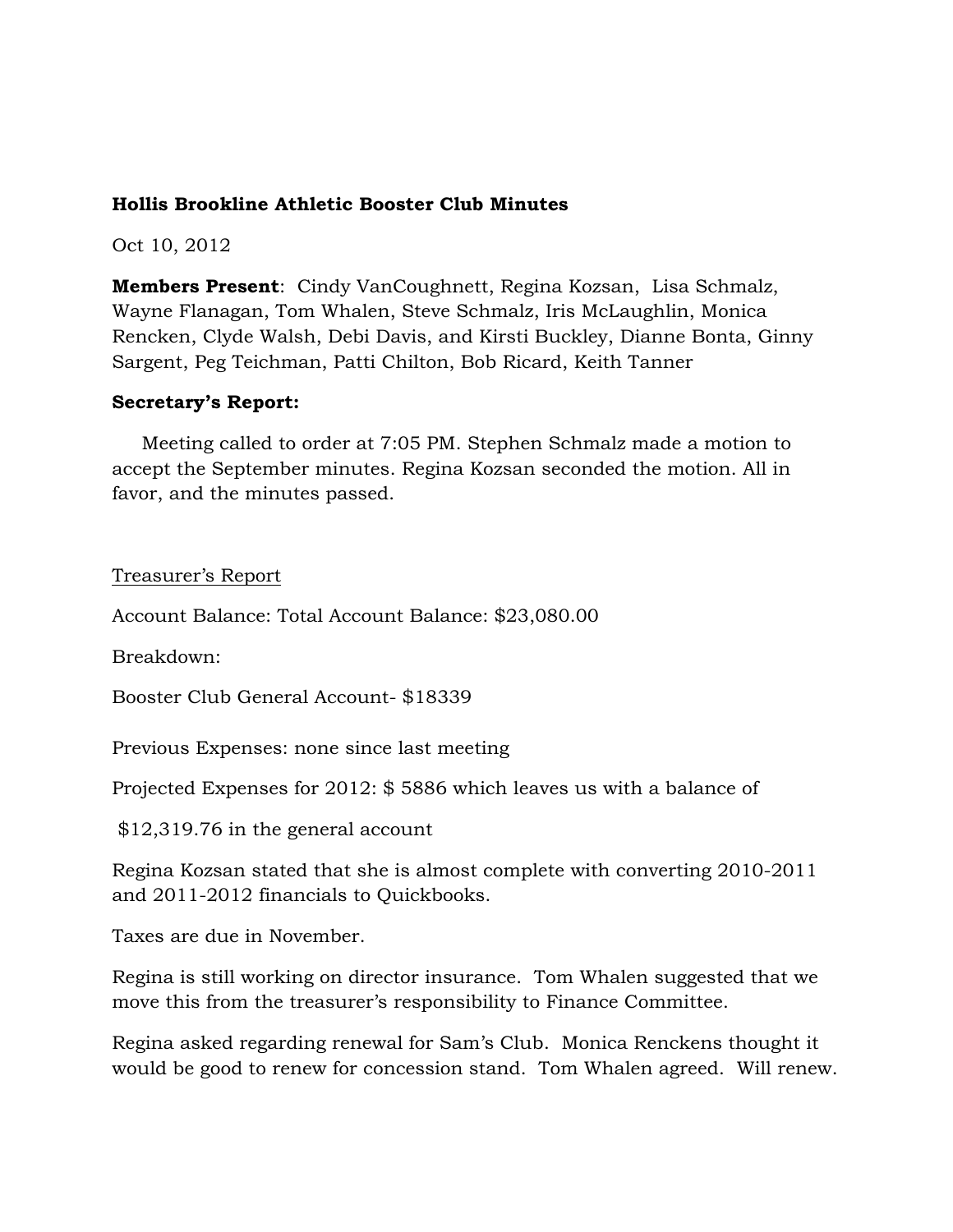## Committee Reports

Membership. Debi Davis has gotten a great starting list for Fall sports.

Homecoming Dinner. All fall sport teams are invited. Booster club provided paper goods.

Homecoming events usually under Student Council but not at HBHS. One individual took the lead to organize. Thursday night is the dinner, and the bonfire is Friday and games Saturday and Sunday. Dance is Saturday night.

# Fundraising

Started giving out Cavalier Crunch at lunch today. Lisa is going to develop a plan. Rhon Rupp and Brian Bumpus are doing team pictures tomorrow, and Lisa is going to try to be at team pictures to introduce Cavalier Crunch. There are 5 golden tickets in the boxes that are random winners. Diane Bonta suggested each athlete get a quota to sell boxes. Bob Ricard suggested if you sell 10 boxes you get entered in a raffle to win a 4th prize. Monica Renckens made a motion to add 4 prizes for Raffle tickets for \$50 cash prize. To be entered in the raffle you must sell 10 boxes. Stephen Schmalz seconded. All in favor—yes.

Can we sell Cavalier Crunch on voting day November 6th? Lisa will inquire.

Question about whether to give a sample box out free so students don't have out of pocket expenses. Decision was made to give sample boxes to those specifically requesting them at this time. Can always re-visit as we start selling.

Going to post to school website, booster club website, and newsletter. Joan Sweeney to coordinate.

Special Events November 14 is awards night. Kristi is running and will give out jobs

Website need to re-establish link on HB school website. Should be listed on athletics page as well. Joan Sweeney to coordinate.

### Finance committee

Payment receipt plan needs to be set up to handle credit cards. Directors insurance moved to Finance committee

### Unfinished business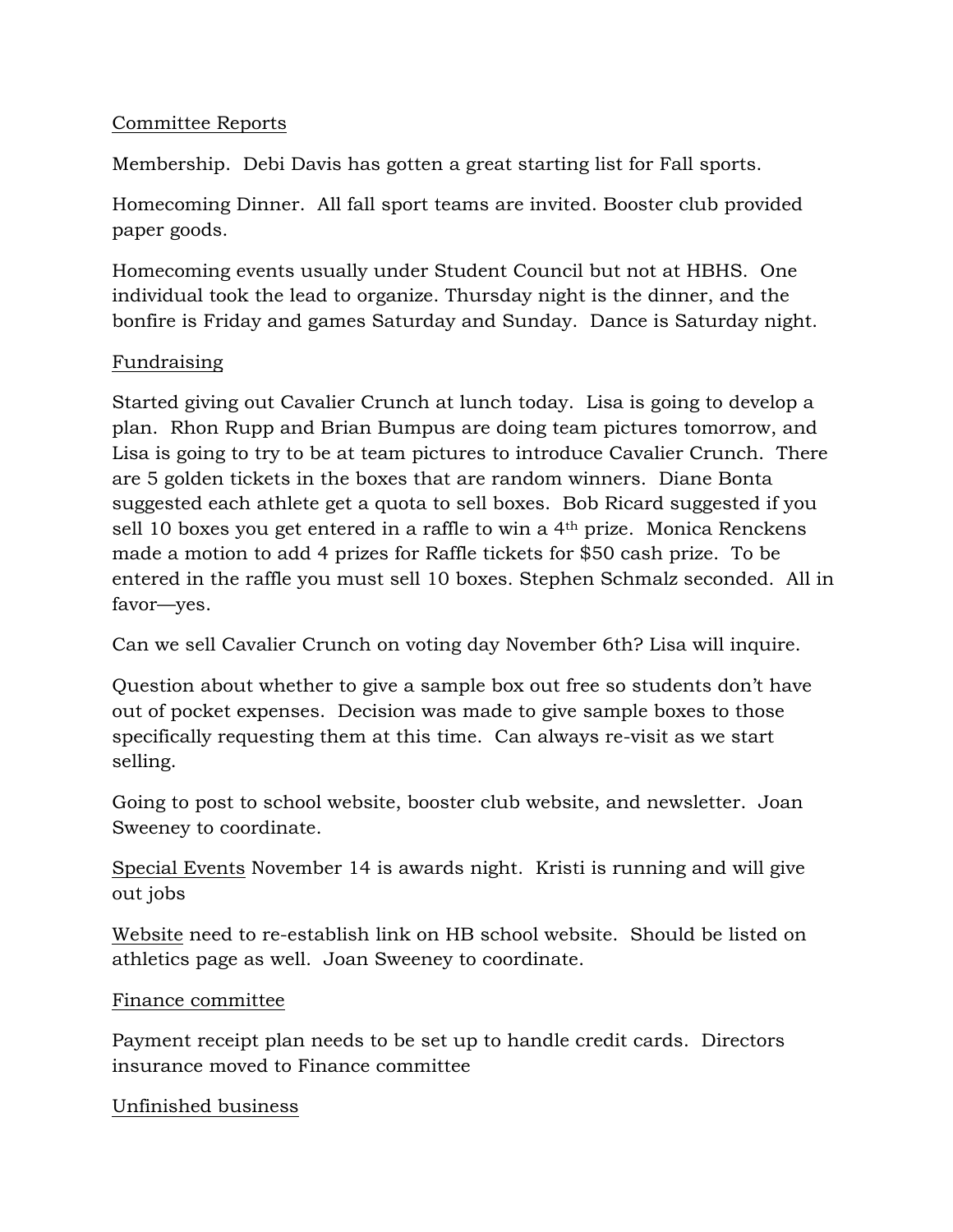Soccer uniforms. How are we going to pay? Need an invoice for half the cost. Athletic Department paying the other half.

### New Business

Bob Ricard stated Hockey jerseys are 5 years old. Home jerseys needed. 20 jerseys \$2200.

Possibly use Cavalier Crunch for hockey for home jerseys. 10 boxes per player

Might be a good solution. Bob will check in with the Hockey Team and get back to Booster Club.

Stephen Schmalz made a motion to end the meeting. Regina seconded. All in favor—unanimous.

Respectfully Submitted,

Iris McLaughlin

Waiting for delivery date